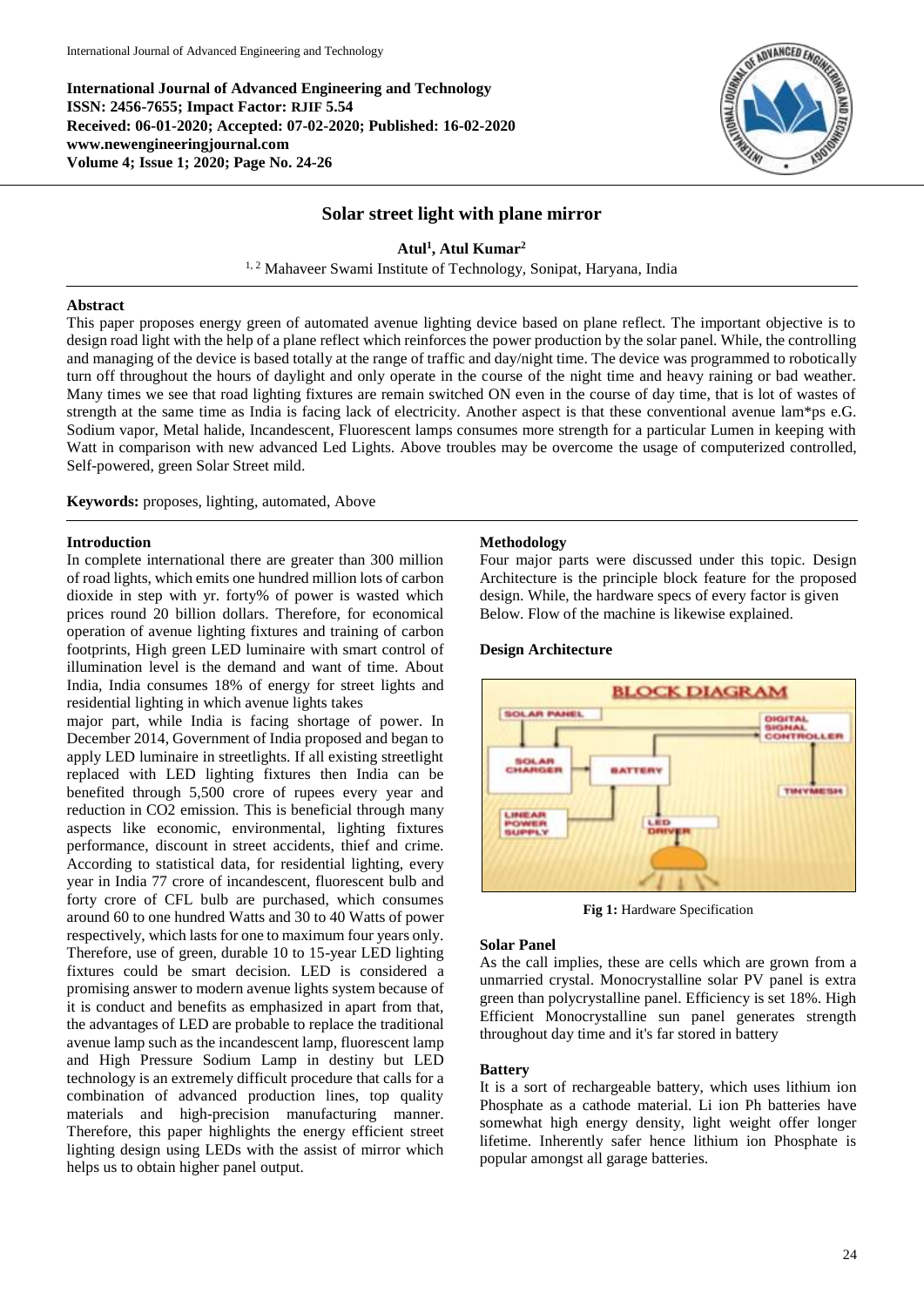### **LDR (Light Dependent Resistor)**

Light Dependent Resistor as the call indicates the resistance is dependent upon the mild incident on it. The LDR resistance changes with depth of mild, with growth in mild depth the resistance offered by way of the sensor decreases. LDR sensor gives analog input value to manipulate circuit. This value can be used to automatically turn on/off the LED streetlight

## **Led (Light Emitting Diode)**

With the technological advancement in semiconductor Material, LED lamps produces mild within visible variety spectrum, therefore it has maximum performance than incandescent, sodium vapor and other lamps. Therefore, LED lamps world widely accepted for many lights' applications along with for Street lighting fixtures purpose. LED lamps having highest lifespan from 50,000Hrs to 1,00,000 Hrs. And efficiency of 100 to 120 lm/w.

#### **Pole**

Strong poles are important to all street lights, especially to solar road lighting as there are additives installed on the pinnacle of the pole: fixtures, panels and sometime batteries. And wind resistance must also be considered when deciding on the pole.

### **Mirror**

A replicate is a flat piece of glass which reflects light, so that when you look at it you could see yourself meditated in it. If something mirrors something else, it has similar capabilities to it, and therefore looks like a replica or illustration of it. It also reflects light with 90 efficiency that is the essential call for in our project.

### **Concept Used**



**Fig 2**

Most of the time a sun panel is operating properly beneath peak energy, on hazy days and when the solar is lower within the sky, early morning, overdue afternoon for example. The light tiers are just not excessive enough, so to enhance the mild degree I tried aligning a mirror to reflect extra light onto my solar panel. It worked virtually properly and after a chunk of experimentation I located that setting a reflect at least twice the size of the sun panel in the front of the panel could raise the output through as a whole lot as 75%.

Using a bigger replicate can reflect mild onto your panel over an extended period in the course of the day so that you don't need to tune the sun, simply face your panel and mirror due south

### **Working of Proposed System**

- 1. During day time sun panel produces energy and it's far stored in the battery
- 2. Mirror facilitates in gaining more power so that panel offers greater strength
- 3. Mirror setup has been shown above which helps in acquiring the output
- 4. At the time of morning LDR turns of the mild while in nighttime it turns it on the light
- 5. Solar depth is increased with the aid of reflect so that greater output is obtained
- 6. In dusk to dawn time light sensor gives command.

### **Calculations**

Solar panel electricity output

Daily watt-hours = Solar panel watts x average hours of sunlight\*75%

Therefore, sun panels output before mirror is

For a 20-watt panel

Average hours of sunlight  $= 10$ . five-eleven hours

 $= 20*10.5$  watt-hours

 $=210$  watt-hours

Solar panels output with replicate is

For a 20-watt panel

Average hours of sunlight=10.5-eleven hours

Total output strength produced=energy produced by solar panel + 75% of power produced

 $= (20*10.5 + .75*20*10.$  five) watt-hours

 $= (210 + 157.5)$  watt-hours

 $=$  (367.five) watt-hours

Hence electricity transferred by using the sun panel simply got increased with the aid of 75%

# **Conclusions**

This might be one among the most inexpensive and simplest ways to reinforce the energy of a small sun panel, however this technique does have a few limitations

You can use more mirrors to reflect extra mild onto the sun panel and growth its strength further but on a sunny summers day the greater light can construct up numerous warmness that may harm the panel. In July I had my 1.5w panel going for walks at double its rated power for twenty minutes, it got so hot you couldn't contact it!

Placing mirrors either facet of the panel to reflect doesn't work well due to the fact as the solar moves west it will forged a shadow across the panel. The handiest location that the reflect may not forged a shadow at any time in the day is putting the replicate east in order that there is no problem of shadows ad mild intensity consequently position of reflect additionally matters.

On a dull day the replicate does not deliver a lot of a strength boost at all, I examined a panel on a stupid day in October; it produced 1% of its rated energy, adding a mirror made no difference

The streetlight with solar PV panel does no longer consumes any energy from utility supply, therefore operates free of value within furnished backup from battery.

#### **References**

- 1. https://www.Elprocus.Com/sun-powered-led-roadlight-control-circuit
- 2. Alzubaidi S, Soori PK. "Study on energy efficient avenue lighting system design," Power Engineering and Optimization Conference (PEDCO) Melaka, Malaysia,